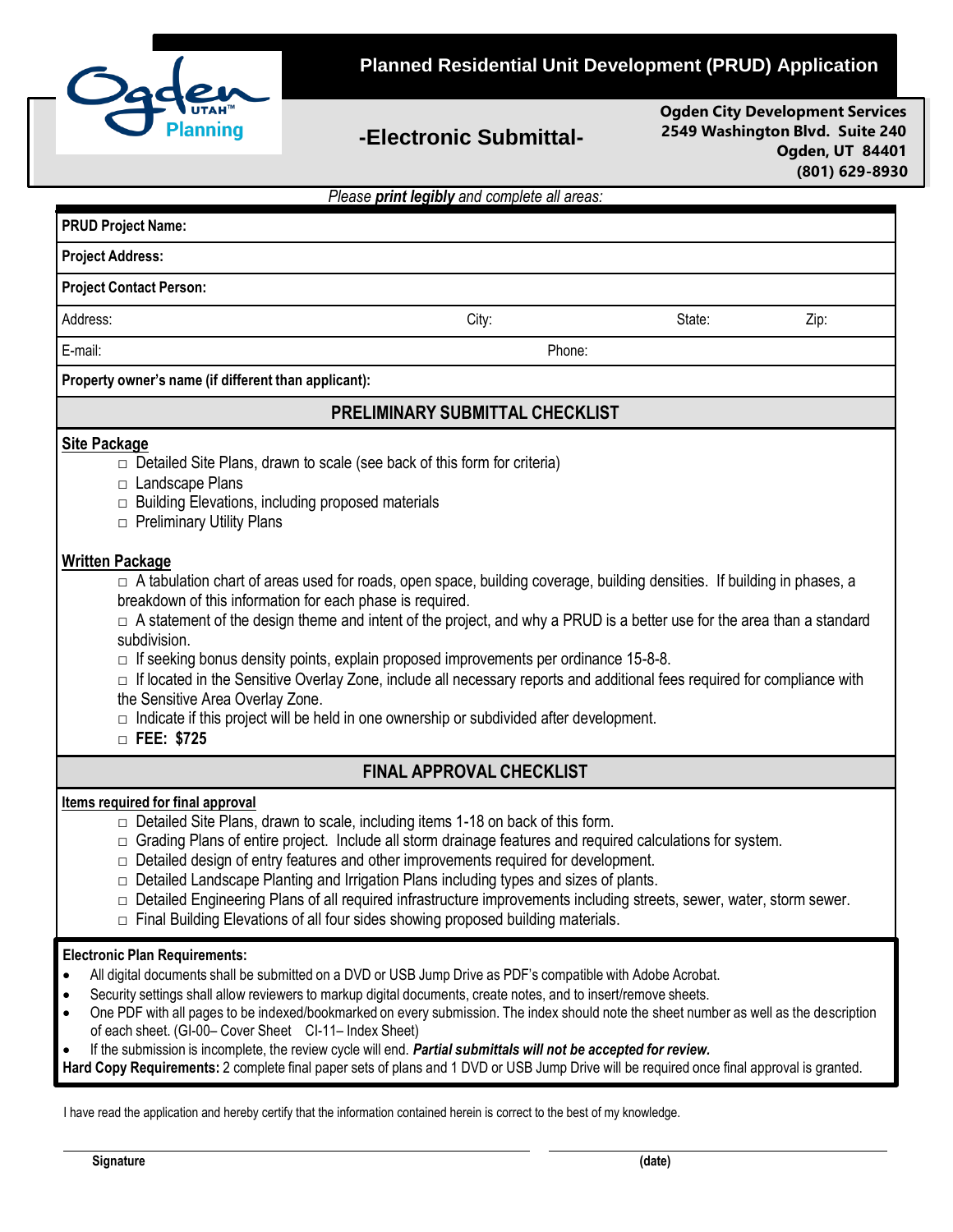## CHECK LIST FOR SITE PLAN REVIEW (1-18)

- \_ill Name of the proposed development.
- l2..l Name & address of owner of property.
- \_ill Name and address of the preparer of the site plan.  $m$  The proposed location of buildings, parking,
	- carports, driveways, sidewalks and fences. These
		- shall be properly dimensioned.
- building coverage in square footage.
- A north arrow & scale (not less than  $1:50$ ).
- $\mu$  The land use & zoning of the development site.
- \_j[J Adjacent development within 30' of the property.
- *<sup>m</sup>*Existing vegetation, buildings, canals, ditches, streams,easements, utility poles, or other features.
- $\Box$   $\Box$  A valid & accurate legal description of the property. Property lines shall be shown with bearings & dimensions.
- **JIIJ** Adjacent streets shall be shown and identified, along with distance from centerline to property.
- .JiJ Table showing total acreage-hard surface-landscape-  $\Box$  Off-site water service shall be shown, along with proposed service lateral & meter location.
	- [JJ Off-site sewer service shall be shown, along with proposed service lateral & cleanout locations.
	- [[4] Contour lines at no greater than 5' intervalsif there is more than a 10' grade difference on site.
	- [5] Show how on site storm water will be managed.
- \_Jlli] Fire hydrant location & distance from hydrant to bldg.
- \_JI1] Existing structures which will be removed from the site.
- [8J Common open space development.